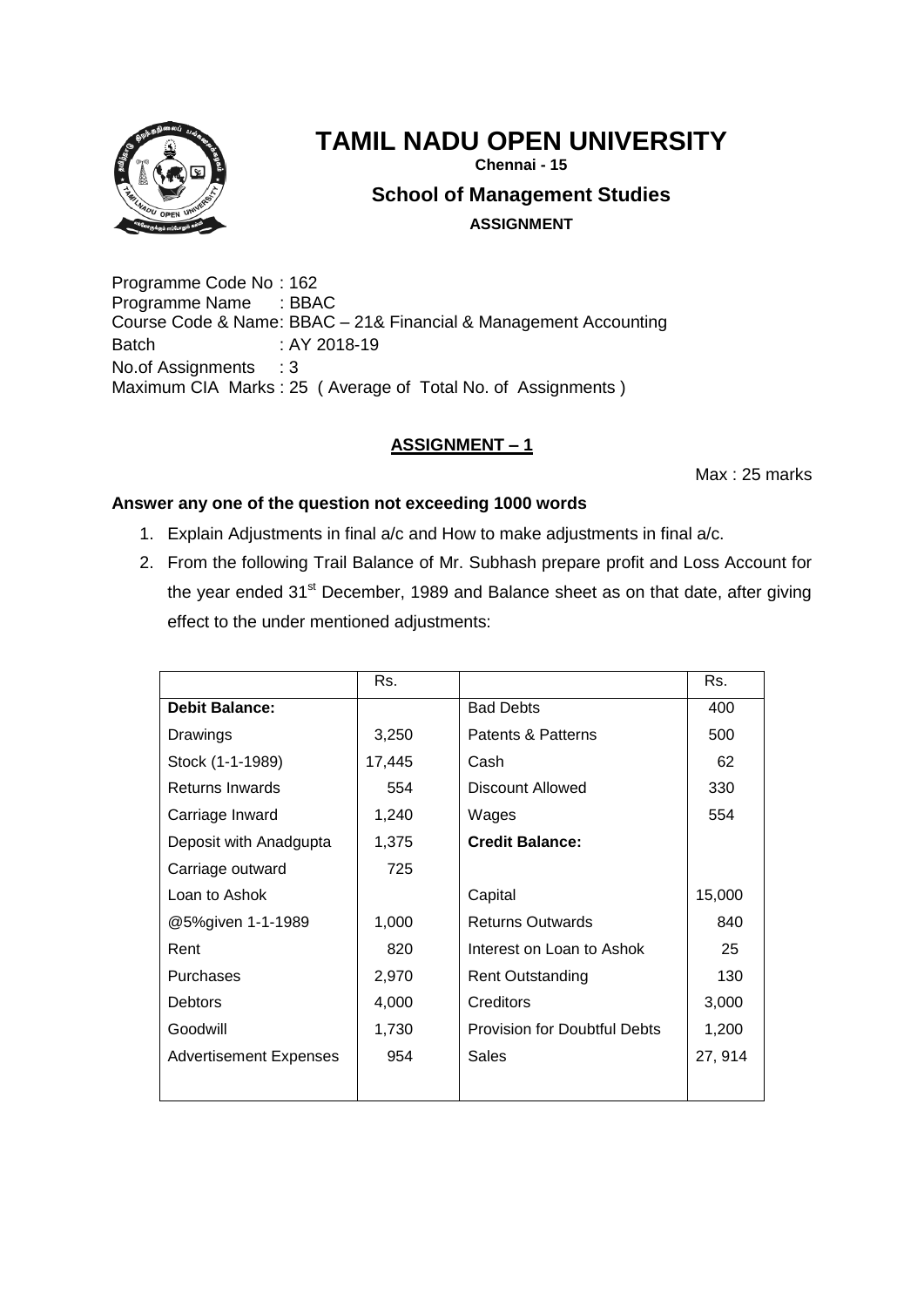## **Adjustments**

(1) The Manager of Mr. Subhash is entitled to commission 10% of the Net profit calculated after charging such commission. (2) Increase Bad Debts by Rs.600/-, make provision for doubtful debts 10% and provision for Discount on Debtors 5%. (3) Stock valued at Rs. 1,500/- destroyed by fire on 25-12-1989 but the Insurance Co. admitted a claim for Rs.950/- only and paid it in 1990. (4) Rs. 200/- out of the Advertisement Expenses are to be carried forward to the next year. (5) The value of closing stock is Rs. 18,792.

3. Categories the Accounting Concepts and elaborate the rationale behind each concept.

## **ASSIGNMENT – 2**

Max : 25 marks

## **Answer any one of the question not exceeding 1000 words**

- 1. Explain the functions of Management Accounting and distinguish between Management Accounting and Financial Accounting.
- 2. With the following ratios and further information given bellow, prepare a Trading P & L a/c and B/S of shree Ganesh & Co.

| <b>Gross Profit Ratio</b>          | 25%       |
|------------------------------------|-----------|
| Net Profit / Sakes                 | 20%       |
| Stock-turnover ratio               | 10        |
| NP / Capital                       | 1/5       |
| Capital to total liabilities       | 1/2       |
| Fixed asset / Capital Fixed assets | 5/4       |
| <b>Current assets</b>              | 5/7       |
| Fixed assets                       | 10,00,000 |
| Closing stock                      | 1,00,000  |

3. From the following of 'B' Ltd prepare sources and uses of Funds flow statement for 1987.

| <b>ASSETS</b>         |          |          |
|-----------------------|----------|----------|
| Cash                  | 75,000   | 35,000   |
| Accounts receivable   | 90,000   | 98,000   |
| Merchandise inventory | 1,20,000 | 87,000   |
| Long term investment  | 10,000   | 15,000   |
| Land                  | 30,000   | 20,000   |
|                       | 3,25,000 | 2,55,000 |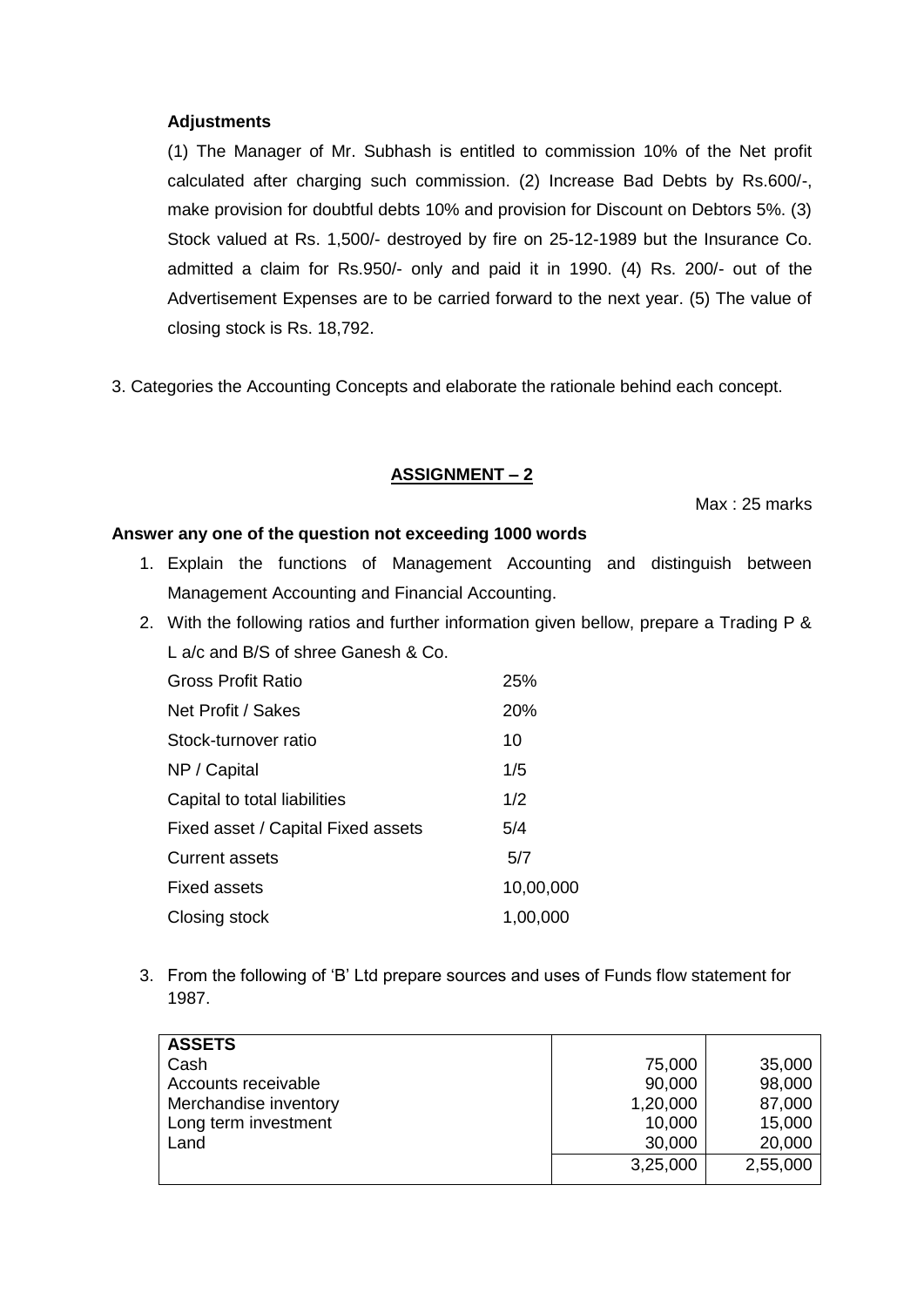| <b>LIABILITIES AND STOCK HOLDERS</b> |          |          |
|--------------------------------------|----------|----------|
| Equity accounts payable              | 45,000   | 50,000   |
| Notes payable [ short term]          | 35,000   | 20,000   |
| Notes payable [due dec. 1998]        | 20,000   |          |
| Capital stock                        | 1,50,000 | 1,25,000 |
| <b>Retained earnings</b>             | 75,000   | 60,000   |
|                                      | 3,25,000 | 2,55,000 |

## **ASSIGNMENT – 3**

Max : 25 marks

## **Answer any one of the question not exceeding 1000 words**

1. Prepare a cash budget for the three months ended  $30<sup>th</sup>$  September 1989 based on the following information:

| Estimated      | June     | July     | August   | September |
|----------------|----------|----------|----------|-----------|
|                | Rs.      | Rs.      | Rs.      | Rs.       |
| Cash sales     | (Actual) | 1,40,000 | 1,52,000 | 1,21,000  |
| Credit sales   | 1,00,000 | 80,000   | 1,40,000 | 1,20,000  |
| Purchases      | 1,60,000 | 1,70,000 | 2,40,000 | 1,80,000  |
| Other expenses |          | 20,000   | 22,000   | 21,000    |

Credit sales are collected 50% in the month sales are made and 50% in the month following. Collections from credit sales are subject to 5% discount if payment is received during the month of purchase and 2½ % if payment is received in the month following.

Creditors are paid either on a 'prompt' or 30day's basis. It is estimated that 10% of creditors are I the 'prompt' category.

- 2. Explain the sources and application of cash.
- 3. Discuss Break- Even analysis, its advantages and limitations and illustrate the construction of break- Even chart.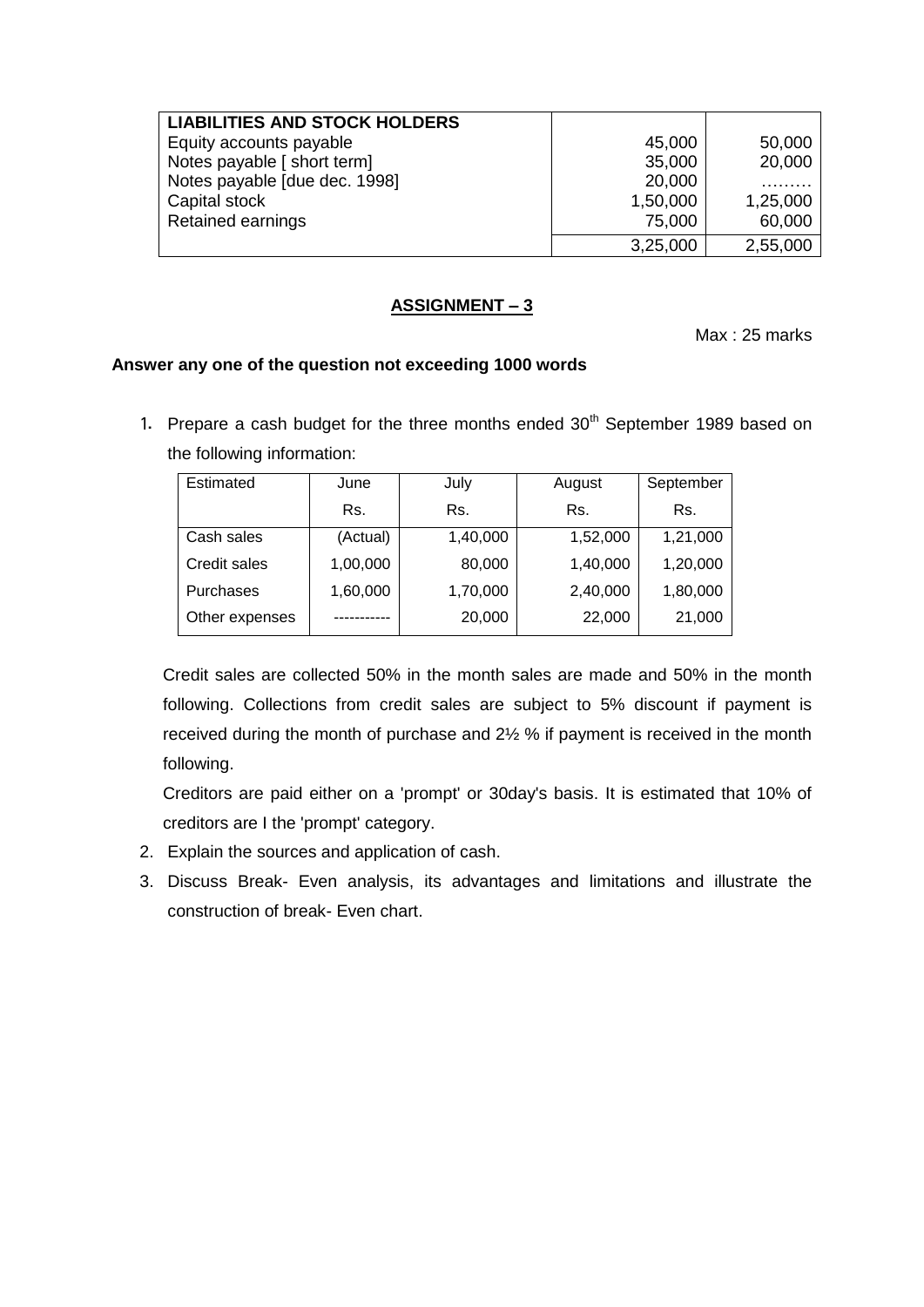

# **TAMIL NADU OPEN UNIVERSITY**

**Chennai - 15**

**School of Management Studies**

**ASSIGNMENT**

Programme Code No : 162 Programme Name : BBAC Course Code & Name: BBAC – 22 & Managerial Economics Batch : AY 2018-19 No.of Assignments : 2 Maximum CIA Marks : 25 ( Average of Total No. of Assignments )

# **ASSIGNMENT – 1**

Max : 25 marks

## **Answer any one of the question not exceeding 1000 words**

- 1. Explain Elasticity of demand and its types.
- 2. Explain economies of scale and its classification.
- 3. Elaborate the Law of Supply and determinants of the Law of Supply.

# **ASSIGNMENT – 1**

Max : 25 marks

- 1. Explain the role of economics in business decision.
- 2. Explain the uses of Break Even Analysis.
- 3. Enumerate cost reduction and the techniques of cost reduction.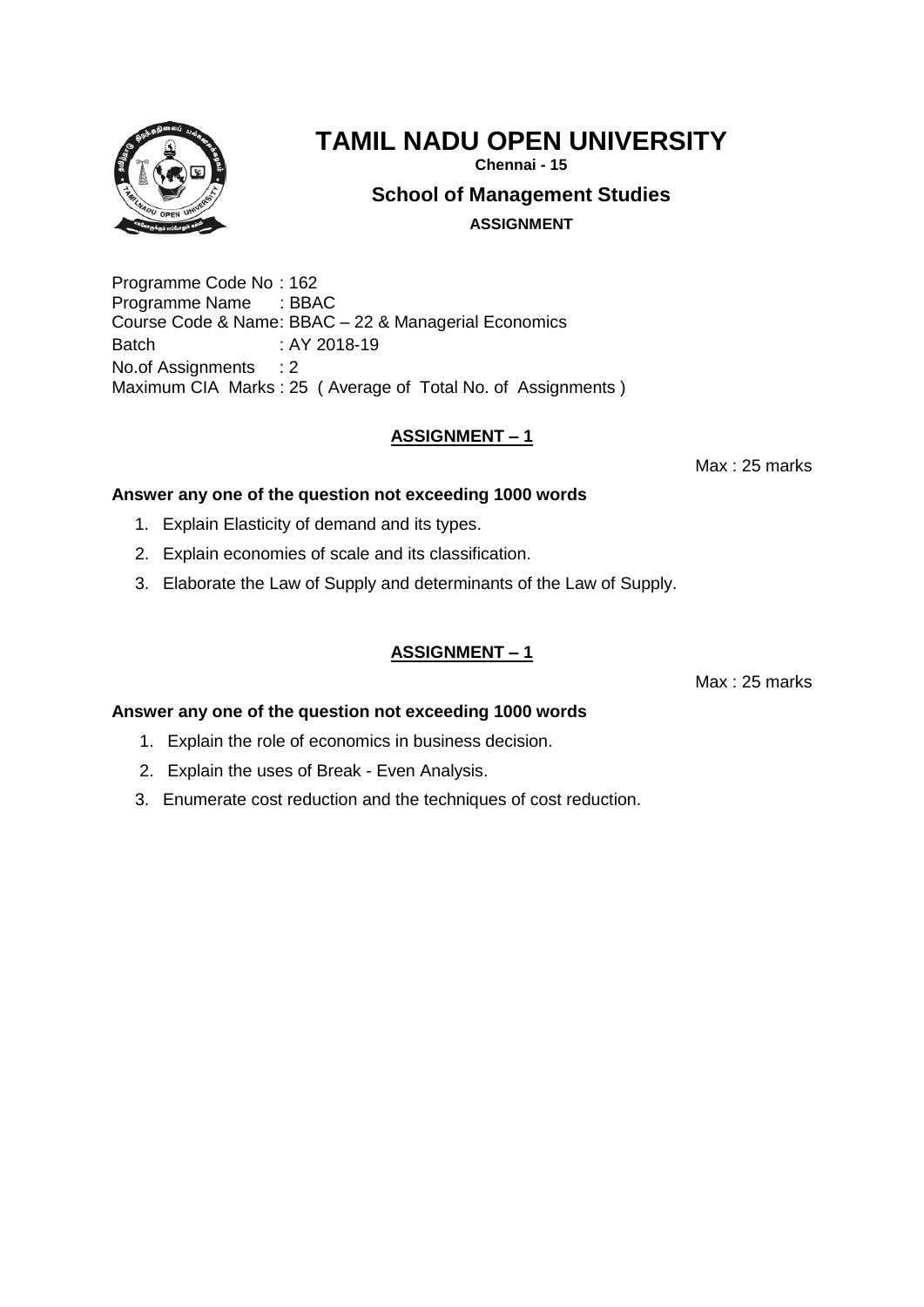

**Chennai - 15**

**School of Management Studies**

**ASSIGNMENT**

Programme Code No : 162 Programme Name : BBAC Course Code & Name: BBAC – 23 & Marketing Management Batch : AY 2018-19 No.of Assignments : 3 Maximum CIA Marks : 25 ( Average of Total No. of Assignments )

## **ASSIGNMENT – 1**

Max : 25 marks

## **Answer any one of the question not exceeding 1000 words**

- 1. Explain Bases of segmentation.
- 2. Elaborate the concepts marketing in new economy.
- 3. Explain the tools of marketing.

#### **ASSIGNMENT – 2**

Max : 25 marks

## **Answer any one of the question not exceeding 1000 words**

- 1. Specify the suitable strategies for different types of Buying Decisions.
- 2. Explain market strategy in detail.
- 3. Describe in the product classification.

#### **ASSIGNMENT – 3**

Max : 25 marks

- 1. Explain are the factors influencing pricing.
- 2. Describe in the functions of wholesalers.
- 3. Explain Sales forecasting in detail.

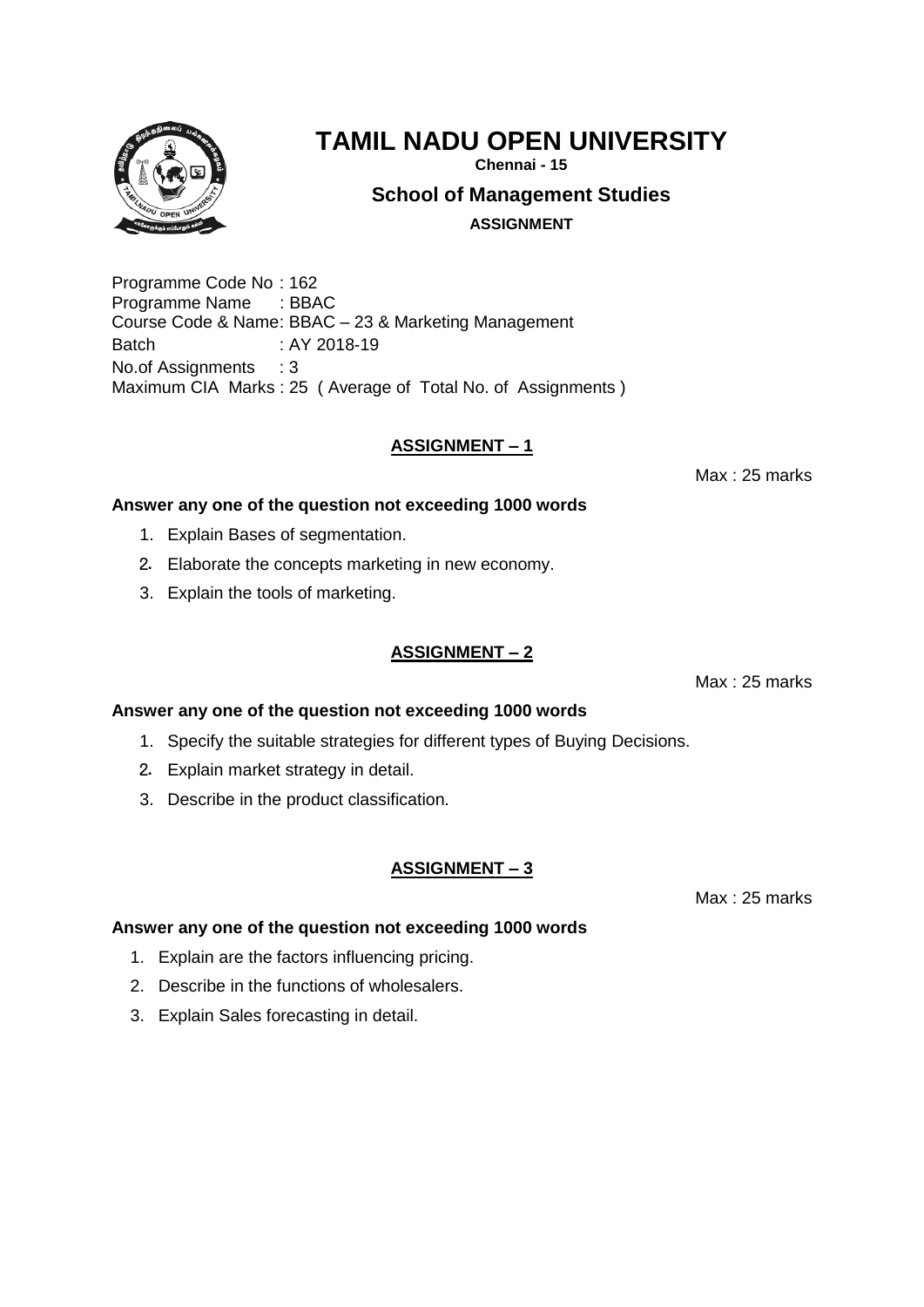

**Chennai - 15**

**School of Management Studies**

**ASSIGNMENT**

Programme Code No : 162 Programme Name : BBAC Course Code & Name: BBAC – 24 & E-Commerce Batch : AY 2018-19 No.of Assignments : 3 Maximum CIA Marks : 25 ( Average of Total No. of Assignments )

## **ASSIGNMENT – 1**

Max : 25 marks

#### **Answer any one of the question not exceeding 1000 words**

- 1. Explain the ways through which internet helps the ecommerce activities.
- 2. Discuss the benefits of E-Commerce.
- 3. Explain the benefits and tips to do the e- business.

## **ASSIGNMENT – 2**

Max : 25 marks

## **Answer any one of the question not exceeding 1000 words**

- 1. Explain mobile commerce in detail.
- 2. Discuss about online payment systems.
- 3. Explain the safety precautions to be held while using credit cards for online payments.

## **ASSIGNMENT – 3**

Max : 25 marks

- 1. Discuss about ecommerce threats and technology driven solutions for it.
- 2. Explain the functions of electronic data interchange.
- 3. Enumerate the types of electronic fund transfer.